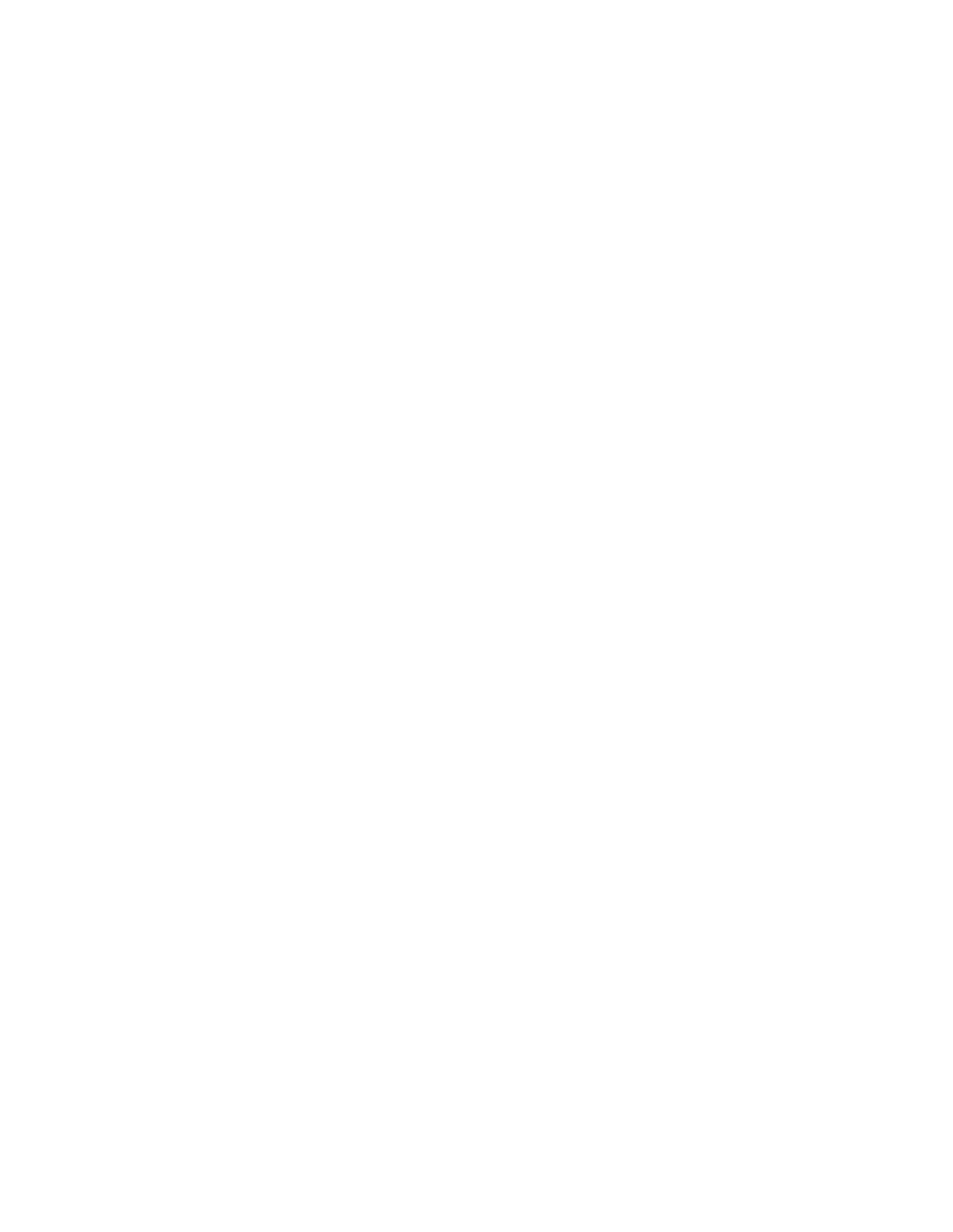#### PART I

# EXERCISE OF CANNON, (42, 22, 24 and 18 Pounders) Mounted in Garrison on Carriages of Four Truck Wheels

#### SECTION I.

While the troops are forming for exercise, the pent-houses will be removed from the guns by a noncommissioned officer and a competent number of men, usually six, detailed for the purpose: the battery supplied with ammunition, tubes, slow match, port fires, and other necessary articles, from the magazine, and with the necessary implements and apparatus from the arsenal. To each gun will be arranged the following articles:

On the Left: The balls, The wads, A wedge, Two handspikes, One port-fire stock, One lint-stock, A broom.

On the Right: Sponge and rammer, Ladle and worm, Two handspikes, A gunner's belt, complete. A cask or tub of water.

If the carriages be destitute of elevating screws, two elevating coins will be placed under the breech of each gun. It is advisable, in time of action, to have a double supply of implements and apparatus; one ladle and worm, however, will be sufficient for four or five guns.

The adjutant will parade the men for exercise, the matrosses formed in rank and file, the non-commissioned officers in one rank four paces in front of the privates ; the commissioned officers in> a line, four paces in advance of the whole . The adjutant, when the parade is formed and dressed, will make the customary report to the commanding officer, who will direct, that the matrosses be divided into sections of four files each, and the stations of the officers and non-commissioned officers, respectively assigned. The gunners will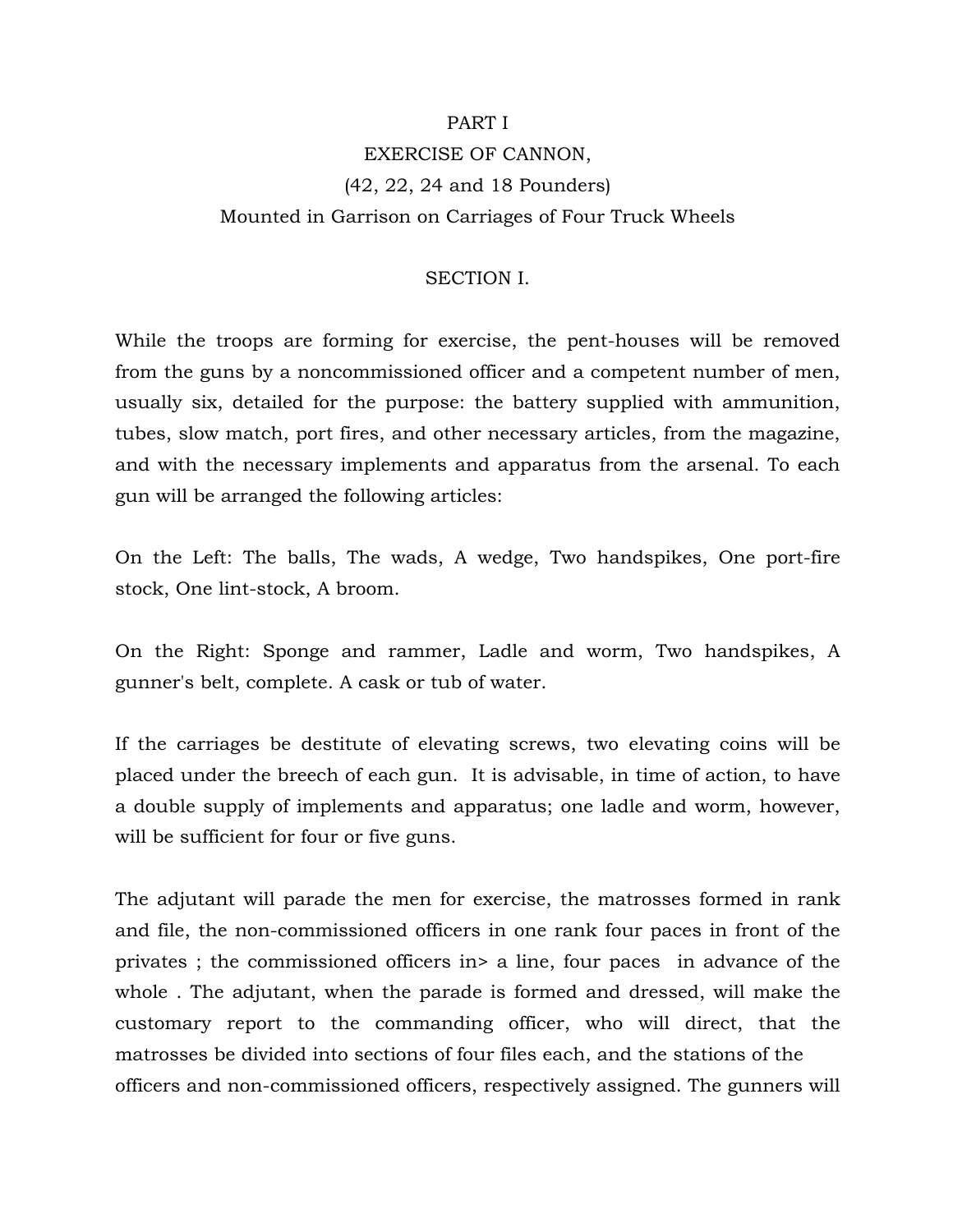be designated, and the matrosses numbered alternately in both ranks (beginning on the right of the rear rank) as follows:

| Front Rank         | Rear Rank           |
|--------------------|---------------------|
| No. 2              | No. 1               |
| No. 4              | No. 3               |
| Gunner of the Left | Gunner of the Right |
| No. 6              | No. 5               |

Gunners are necessary in the exercise and management of artillery. If the laws do not recognize men of this grade, they must be 'selected for the occasion from among the matrosses. If there be a deficiency of non-commissioned officer, their places must be supplied by other expert and intelligent men, so as to have at least some attached to each section. On the contrary, if there be supernumeraries of this grade, they must be directed to take post on the flanks, and in the rear of the sections, and will perform such duties as may be assigned them. The commissioned officers, according to their number, will have a greater or less number of sections assigned them, consequently a greater or less number of guns.

When the sections are formed, the gunners designated, the matrosses numbered and the several posts of the officers and non commissioned officers assigned by the adjutant, the commanding officer will give the following words of command:

## 1. Attention

At this cautionary word, the men bring their hands briskly down to the outside of their thighs, and dress to the front; at which time also the officers draw their swords.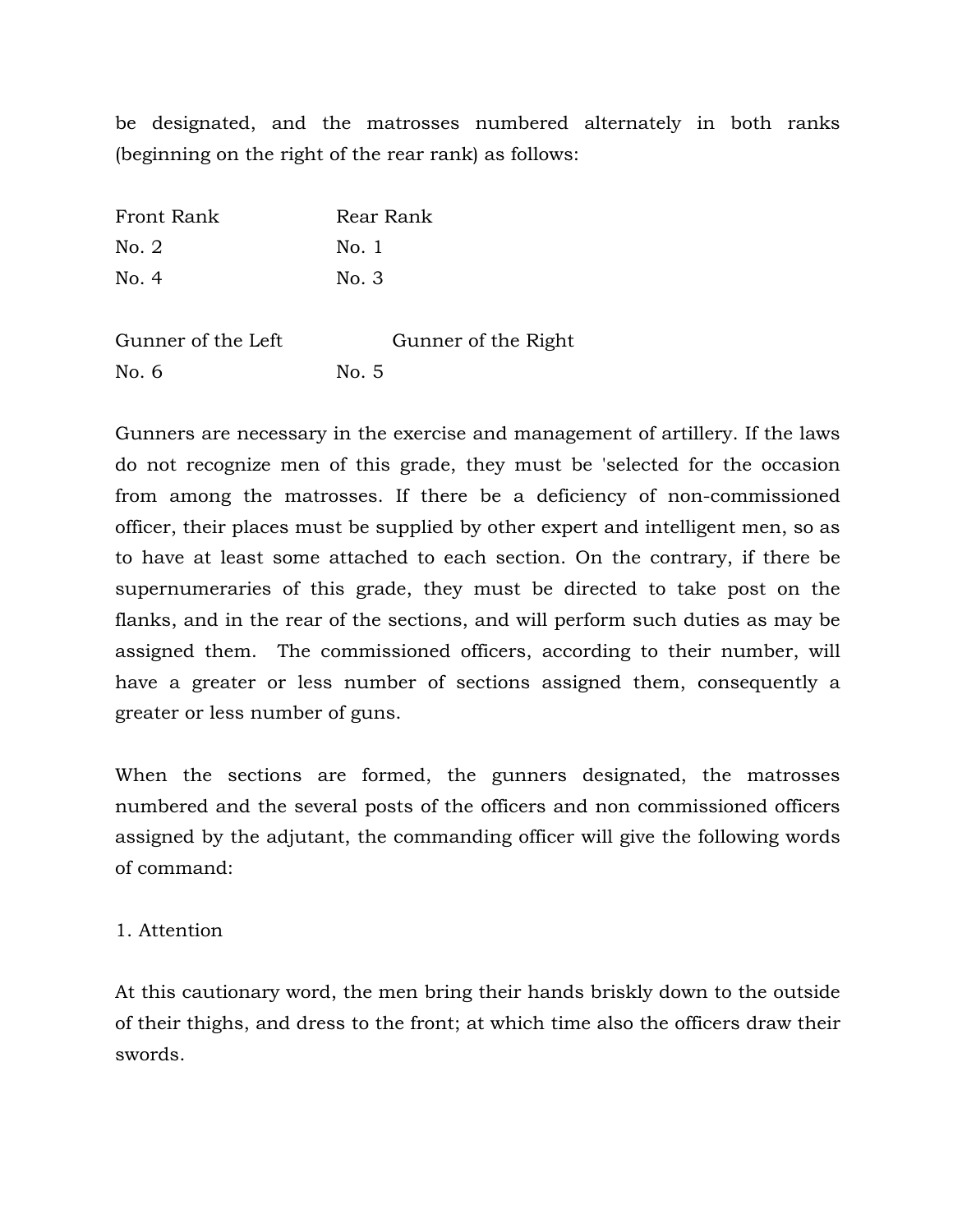2. Officers and non-commissioned Officers—to your posts—march!

The non-commissioned officers come to the right about, march within one pace of the front, halt, face to the right and left from the centre, and take their several posts, each one leading a section, taking post on the right of it; and if there be others assigned to the same section, they will fall in on the flanks, or in the rear of it, as before directed. The officers face on their own ground to the right and left from the centre and each takes post on the right of the sections assigned him, covered by the section non-commissioned officer; except the second officer, who takes post on the left of the whole, also covered by the section non-commissioned officer.

3. Sections— to the right wheel—march!

They wheel as directed. Each section officer, as the section arrives at its place, gives the-words—halt! dress!—-after which he takes post on the left of the section.

4. Forward—(quick or slow time)—march!

The commanding officer may lead the troops to the right, left, or to any intermediate point of the rampart, as he may find convenient; but, all circumstances equal, the right is to be preferred. As soon as the first section mounts the rampart, the commanding officer gives the words—

5. Mark your ground!

The officer leading the first section, on its arrival in the rear of the gun, on the right, or in the, rear of the one assigned to it, will give the word— halt!— and the men as they halt, will dress with the gun. The second section will move by the first to the next gun, and halt in the same manner, and so alternately of all the rest, till the left, or rear section has arrived at its place, when the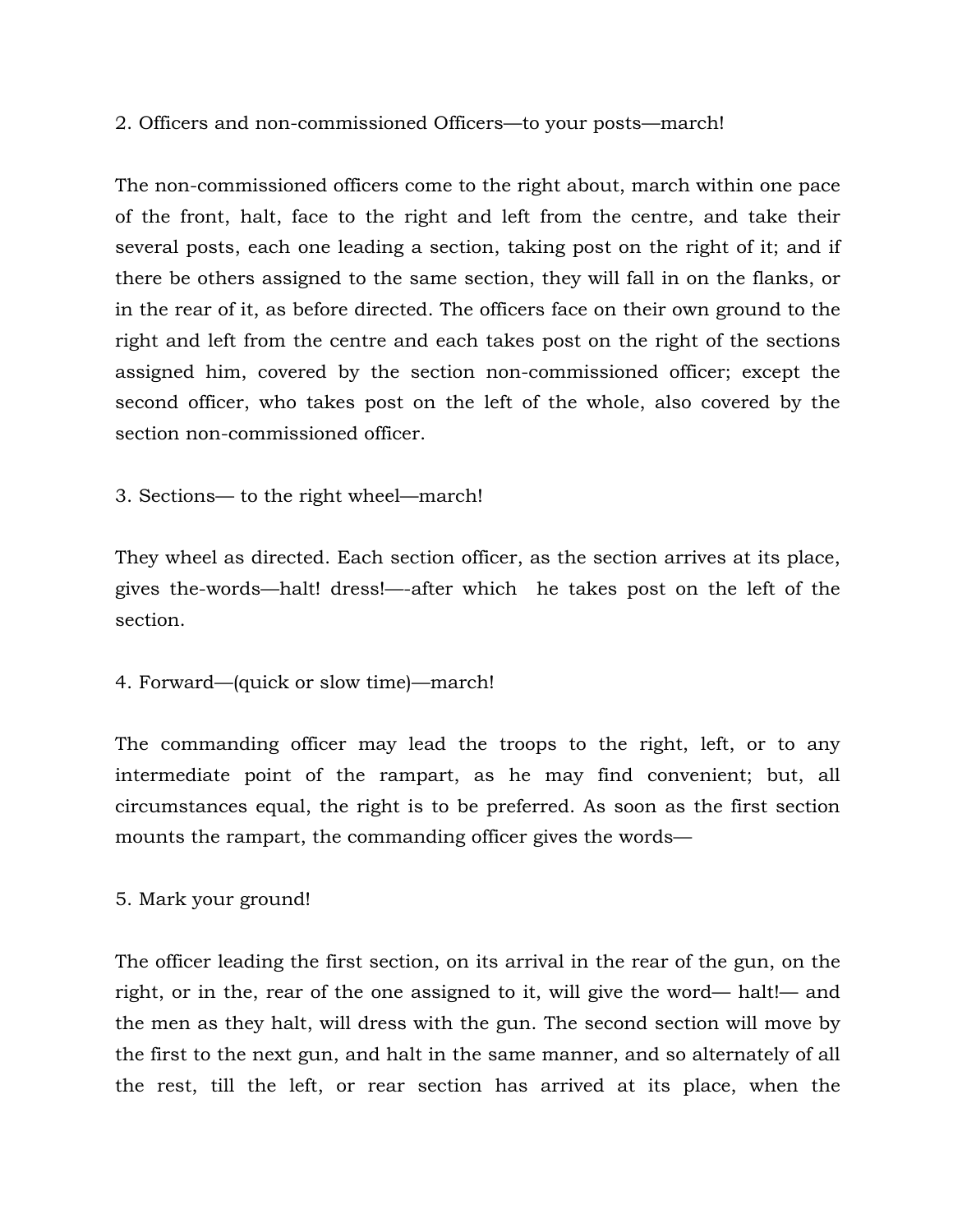commanding officer will give the words—

6. Sections—to the right face—march!

The section non-commissioned officer will take post on the right of the gun, and opposite to the rear part of the carriage, the gunner of the right on the right, the gunner of the left, on the left, and both opposite to the vent field: 1 will move up on the right, till within one or, two feet of the parapet; No. 3 will follow him and take his station opposite to the axle-tree, and No. 5 will halt on the same side, opposite to the rear axle tree: No. 2 will move up on the left of the gun, and dress with No. 1; No. 4 will follow him, and dress with No.3; and No. 6 will halt on the same side, and dress with No. 5.

If it be found necessary to mount the left of the rampart, the sections will wheel to the right as before. 0n the arrival of the first section at the ramparts, the words— mark your ground!--- will be given; at which the sections alternately wheel to the right, and gradually form intervals equal to those of the guns; they march along the rampart till they arrive in the rear of the guns assigned them, where they will be halted by the section officers ; after which they must be countermarched, so as to bring the men to the places intended by their respective numbers.

When it is found expedient to mount the rampart, from some intermediate point, the sections on their arrival will wheel to the right and left; the number wheeling in either direction, will be determined by the number of guns to be exercised in that direction. In obtaining their positions at the guns, they will pursue the mode before given: Those wheeling to the right will conform to the movements prescribed for the sections mounting the left of the rampart; those wheeling to the left will be guided by the evolutions of those mounting the right of the rampart. As soon as the sections have taken their stations at the guns, the exercise will be conducted by the following words of command: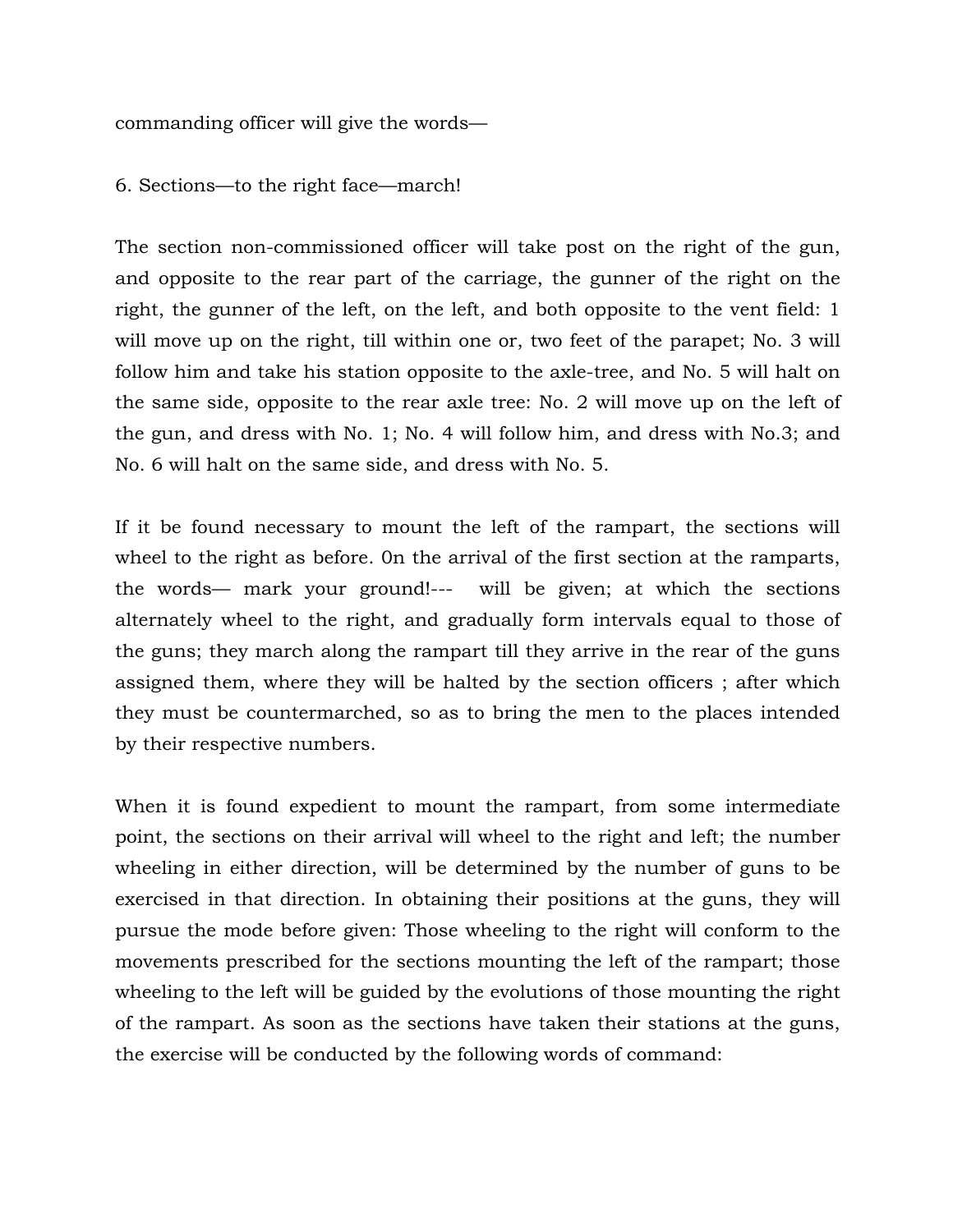1. Non-Commissioned Officers—take implements!

They seize the implements, and distribute them to each section as follows:

To the gunner of the right, a gunner's belt and its implements, a priming horn,

a tube box, and an elastic thumb-stall.

To the gunner of the left, a port-fire stock and a lint-stock.

To No. l, a rammer and spunge, a ladle and worm.

To No. 2, a wedge; he will assist No. 1.

To No. 3, a handspike; he will assist No. 1.

To No. 4, a handspike,

To No. 5, a handspike.

To No. 6, a handspike.

The officers will superintend this distribution. It would be well to place a broom on the left of each gun, so as to enable No. 2 to sweep the platform immediately after loading, and before the gun is run to battery.

2. Prepare—.Battery.

The gunner of the left removes the apron, takes the fid from the vent, and lays them behind him; No. 1 places his spunge and rammer, and ladle and worm, under cover of the parapet; No. 1. takes the tompion from the gun, and secures it near him; No. 3, 4, 5 and 6, bring their handspikes to an order.

Each section officer will pay particular attention to the exercise of his own gun; and each commissioned officer will superintend the exercise of the several guns committed to his charge.

A port-fire stock, and a lint-stock, will be placed at a convenient distance in the rear of each gun and if possible to the leeward of the budge-barrels and charges with cartridges, which will be secured twenty yards in the rear, or at such other distance as may appear most safe and convenient. -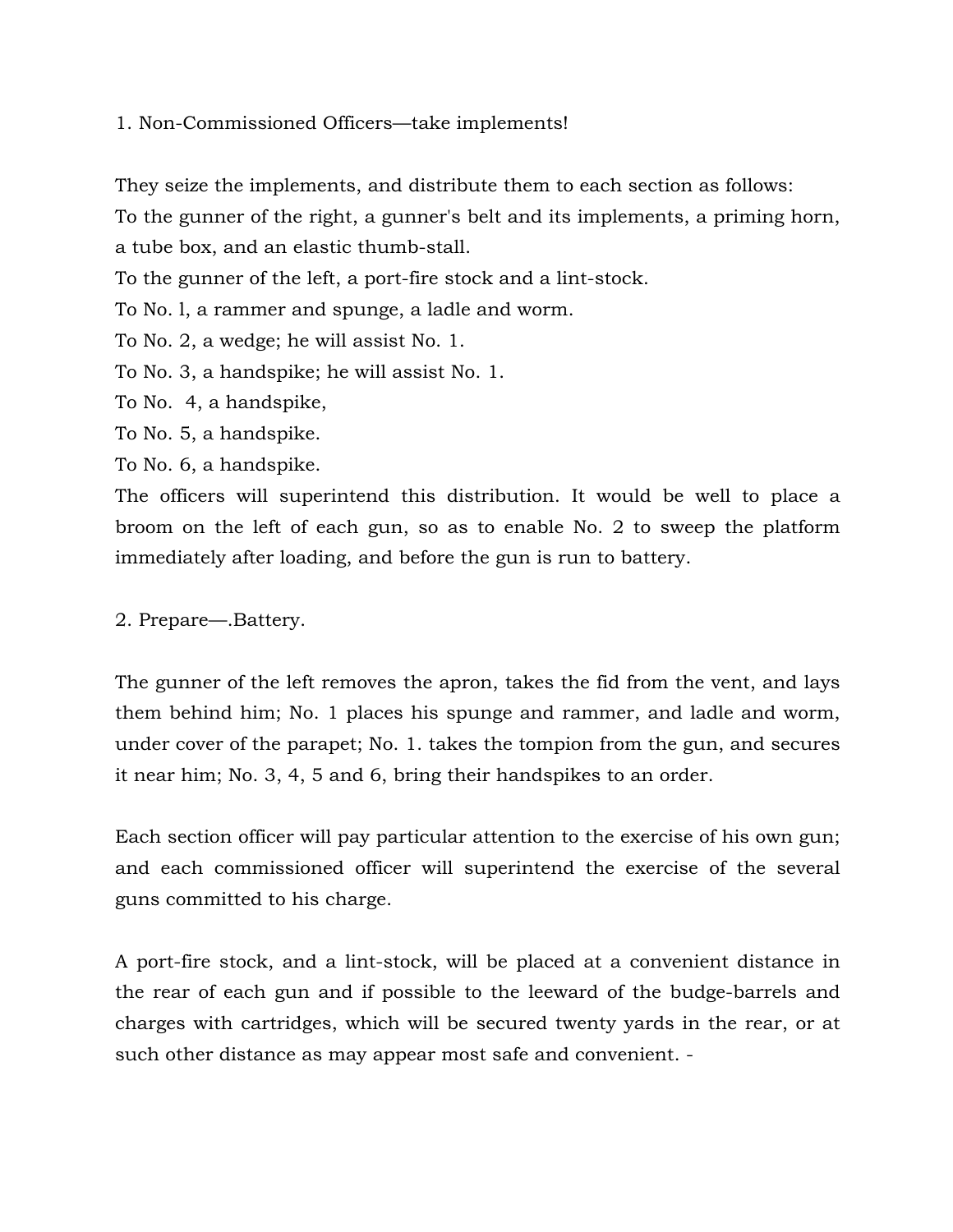## 3. Handle Handspikes!

No. 3, 4, 5 and 6, turn their backs to the parapet No. 3 and 4 enter their handspikes under the ends of the front axletree; and, if necessary, No. 1 and 2 will assist them. No. 5 and 6 enter their handspikes under the ends of the rear axletree; and, if necessary, the two gunners will assist them.

## 4. From—Battery !

The men at the handspikes, by raising and lowering them alternately, move the gun by a uniform motion from the parapet, and afford room to load it with conveniency.

## 5. Adjust—Cannon!

No. 1 and 2 resume their posts. No. 5 and 4 keep their handspikes under the axle-tree till No 2 places the wedge under the wheel, when they withdraw them; No. 5 and 6 at the same time enter their handspikes under the breech: The section officer steps in the rear of the gun, and adjusts it for the charge, while No. 5 and 6 raise the breech to facilitate the moving of the coins; after which all the men with handspikes, as well as the section officer, resume their respective posts, and the handspikes are brought to an order.

## 6. Search— Cannon!

No. 1 takes the worm, searches the cannon, and returns, it to its place; and the gunner of the right, with his priming wire examines the vent.

## 7. Ground—Handspikes!

The men ground their handspikes alertly, but without noise.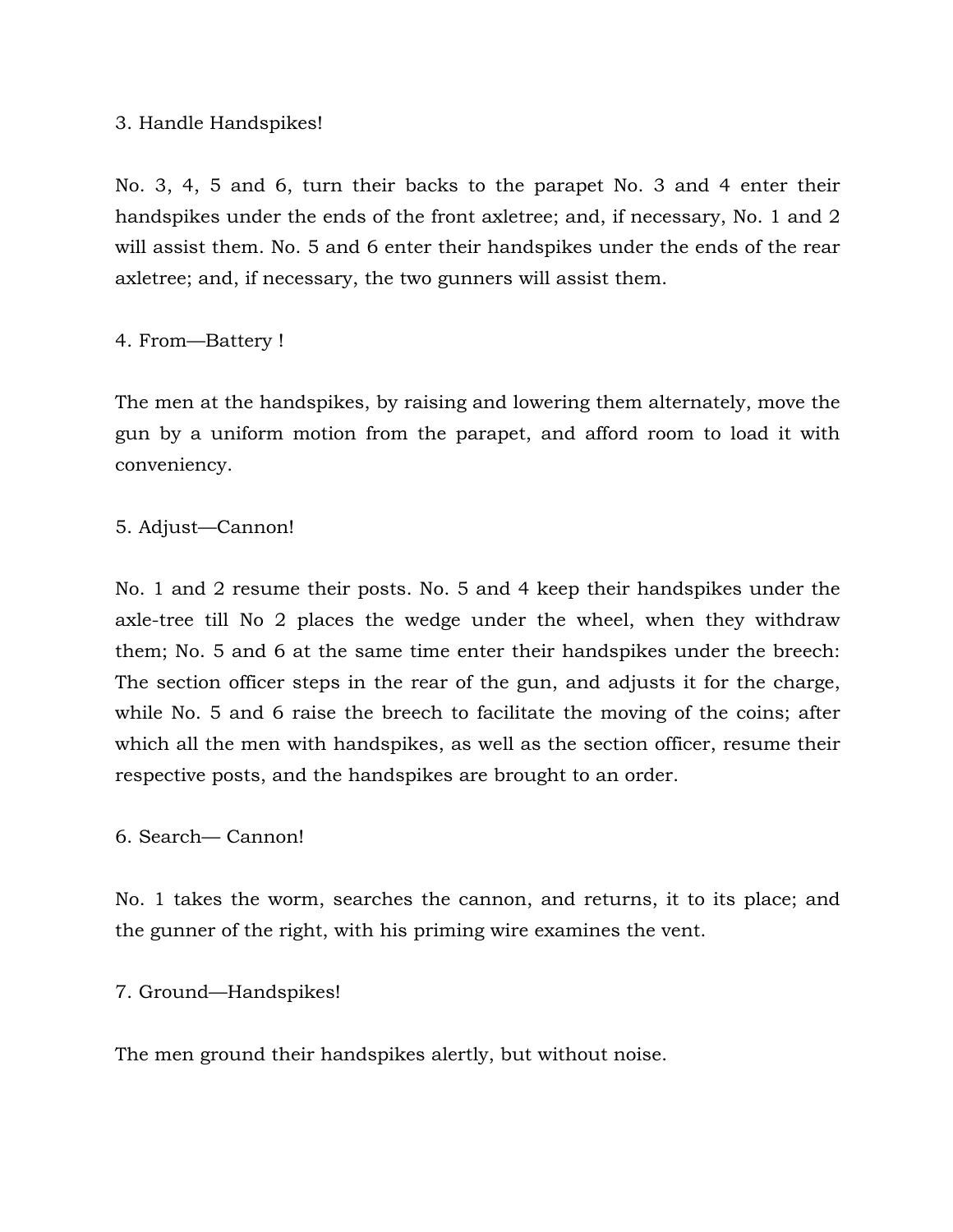8. Handle— Spunge!

No. 1 puts the spunge into the muzzle and No. 2 assists him in forcing it home; the gunner of the right stops the vent closely with the thumb of his left hand.

## 9. Spunge!

No. 1 and 2 spunge the gun by turning the spunge round four or five times at the bottom, at the same time .pressing it home; it is then withdrawn.

10. Handle—Rammer!

No. 1 turns the staff, so that the rammer is presented to the muzzle.

11. Load--- Cartridge!

No. 6 runs up with his charger, and gives a cartridge to No. 2, and returns immediately: No. 2 puts the cartridge into the gun, When No. 1 forces it home with the rammer; and withdrawing the rammer immediately, No. 2 puts in the wad, furnished him by No. 4, when No. l and 2 force it home. As soon as No. 1 forces the cartridge to the bottom the gunner of the right ascertains, with his priming wire, whether the cartridge be home. It is the duty of No. 5 to keep No. 6 furnished with cartridges, and to bring them from the budge-barrels in the rear.

12. Ram—Cartridge!

No. 1 and 2 will give four equal strokes with the rammer; after which No. 1 withdraws it, and holds it ready for the next word of command; No. 4 seizes a ball and wad. Note. No. 1 sinks his body at each stroke, bends his right knee, throws back his left hand and arm, and keeps his body clear of the muzzle. No.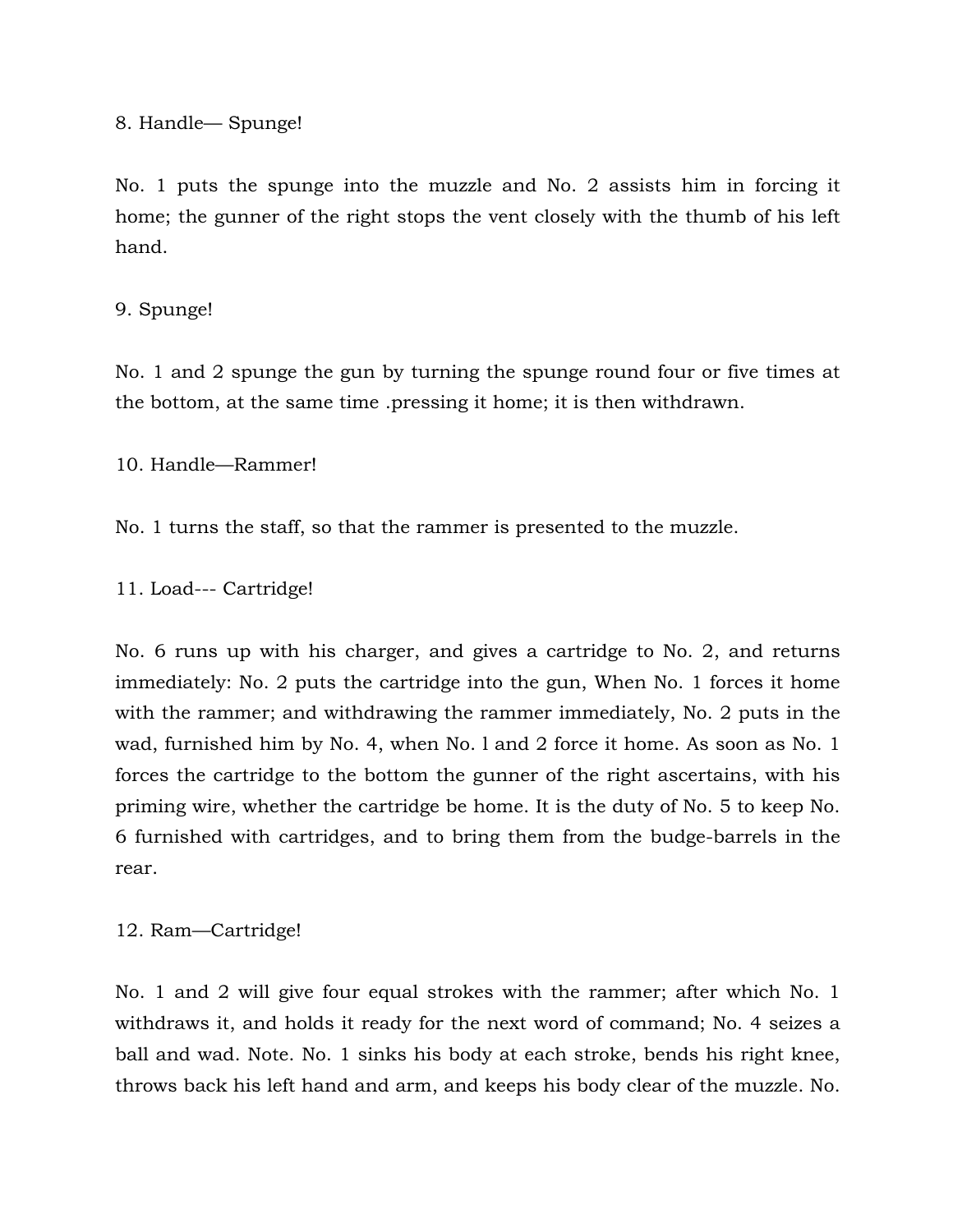2 also sinks his body, bends his left knee, throws back his right hand and arm, and keeps his body clear of the muzzle, to avoid accidents.

13. Load --- Ball!

 No. 2 successively receives the ball and wad from No. 4; he puts the ball into the gun, and the wad over it, when No. 1 and 2 force them home.

14. Ram--- Ball!

No 1 and 2 ram the ball and wad with two equal strokes, and then No. 1 withdraws the rammer.

15. Return--- Rammer!

No. 1 places the staff against the parapet, the rammer down, the spunge up; the gunner of the right takes his thumb from the vent; the gunner of the left replaces the apron; after which all resume their posts.

l6. Take up—Handspikes!

The four men opposite to the axle trees seize their handspikes; No. 2 at the same time removes the wedge from the wheel.

17. Handle—Handspikes!

No. 3 and 4, with their faces to the parapet, enter their handspikes under the ends of the front axletree, and, if necessary, assisted by No. 1 and 2; No. 5 and 6, with their faces likewise to the parapet, enter their handspikes under the ends of the rear axletree, and, if necessary, assisted by the two gunners; the section officer places himself behind the breech of the gun.

18. To—Battery!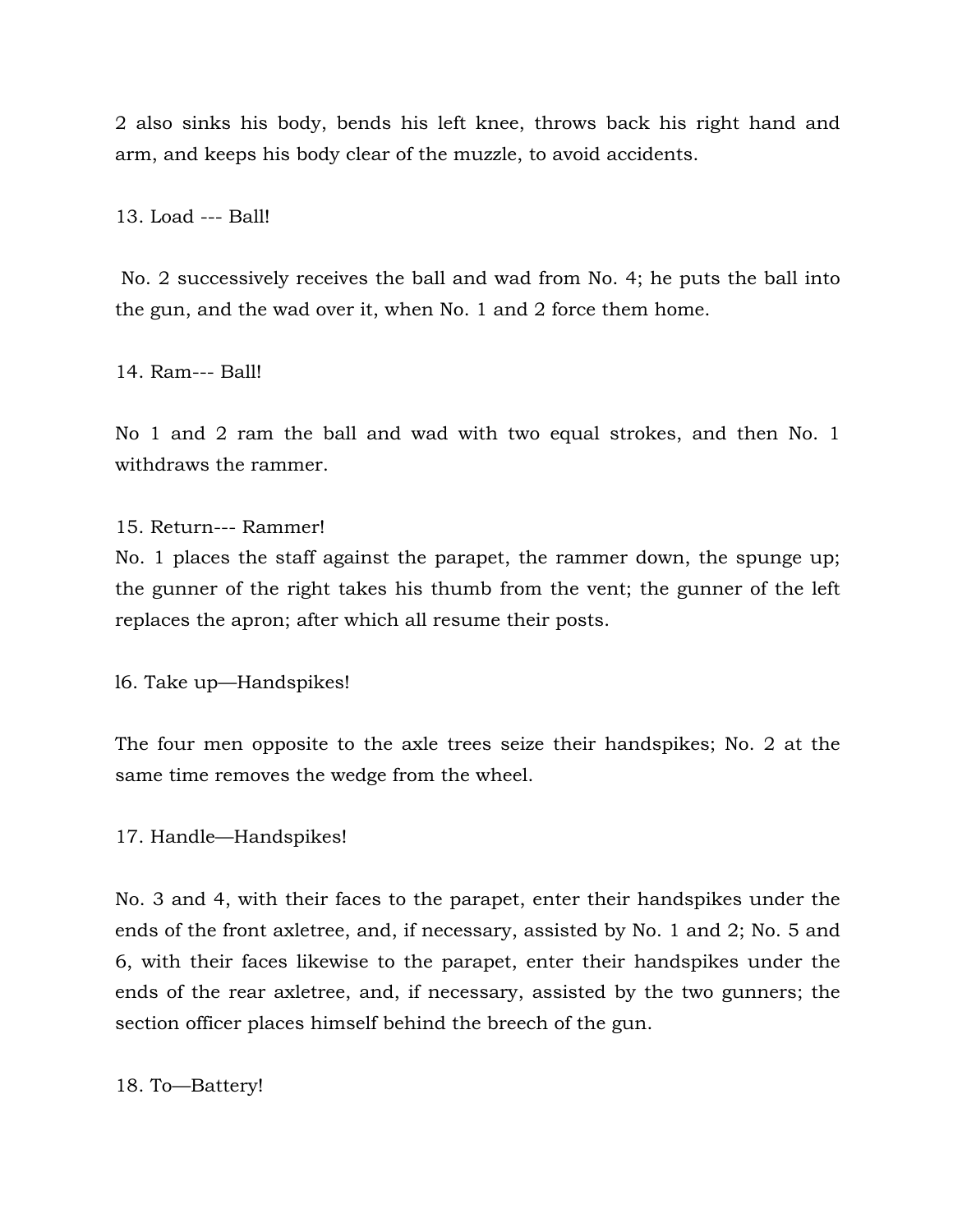The men with handspikes, by heaving together, move the gun forward. The section officer directs the gun to the middle of the embrasure, or over the parapet, in case the firing be en barbette. If it moves too fast, or too slow, it may be impeded, or accelerated by means of the handspikes. If it runs to much to the right, No. 6 with his handspike, assisted by the gunner of the left, breeches it about; on the contrary, if it runs too much to the left. No. 5 with his handspike, assisted by the gunner of the right, breeches it the opposite way; and all under the direction of the section officer. As soon as the gun is in the embrasure, or over the parapet, the gunners, and men with handspikes, resume their respective posts.

#### 19. Point—Gun!

No. 3 and 4 enter their handspikes under the breech to elevate or depress the gun, as the section officer (who has his hand on the upper coin) shall direct by the words—higher!—lower! No. 5 and 6 enter their handspikes under the trail to move it to the right or left, as maybe necessary. When the section, officer (who first takes his elevation, and then his lateral direction) has properly, pointed his gun, he gives the words— order handspikes! The gunner of the left at the same time removes the apron, when all the men resume their posts. \* If the guns be furnished with elevating screws, the section officer will be able to raise or depress his piece without the assistance of the handspikes.

## 20. Ground— Handspikes!

The men ground their handspikes accordingly, but without noise.

## 21. Prime!

The gunner of the right clears the vent with his left hand, and with his right hand draws his priming wire, pricks the cartridge, and primes with powder, or

## ,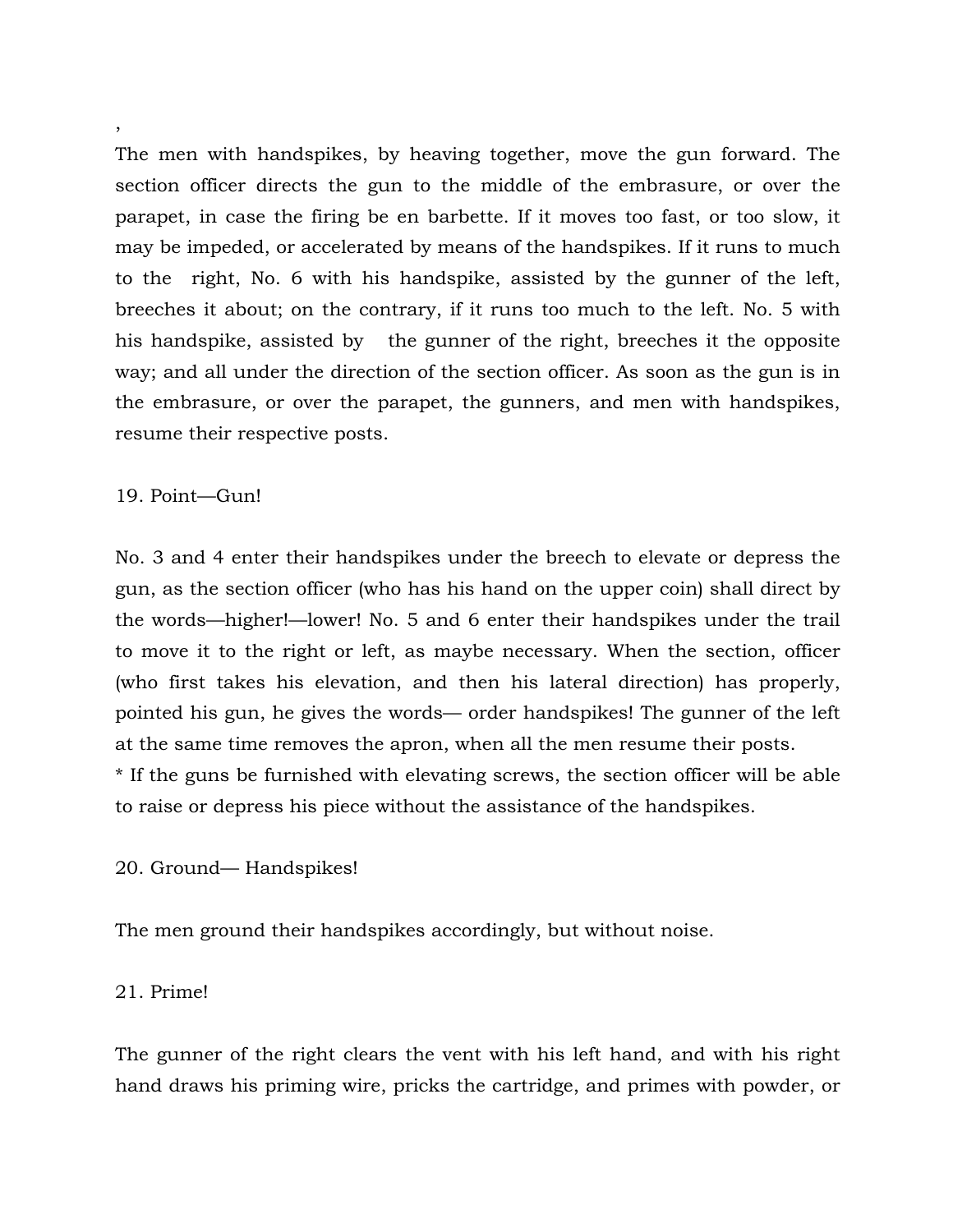places a tube in the vent; No. 2 takes the wedge, the gunner of the left takes the port fire, or slow match, who (in case he makes use of the latter, strikes the stock across his left arm to quicken the fire) goes to the windward side of the gun; if on the left, he faces the parapet, if on the right, he faces the opposite way; he obtains his position by right and left side steps, and fixes himself one pace from the gun to be clear of the wheels in the recoil.

## 22. Fire!

The gunner of the left, with his port-fire, or slow match, communicates fire to the priming or tube, withdraws the stock towards the chase, and carefully carries it to its place: No. 2 checks the wheel with his wedge, and then all the men resume their posts; except the section officer, who steps forward to observe where the ball strikes.;

When the gun does not sufficiently recoil to be re-loaded, the exercise will be renewed by the following words of command:

Take up—Handspikes! Handle—Handspikes! From Battery—Wedge! Ground—Handspikes!

On the contrary, if the recoil be sufficient, the exercise will be continued from the 8th command—Handle—Spunge !

At every third round, or at the discretion of the proper officer, the worm should be used as mentioned in the 6th command— Search Cannon. When the gun has been fired ten or twelve times, it becomes necessary to wash it out with the spunge dipped in water, so as to cool the metal, and thereby prevent explosion.

As soon as the exercise is over, the following words of command are given:

- 1. Take up—Handspikes!
- 2. Search—Cannon! as mentioned in the 6th command.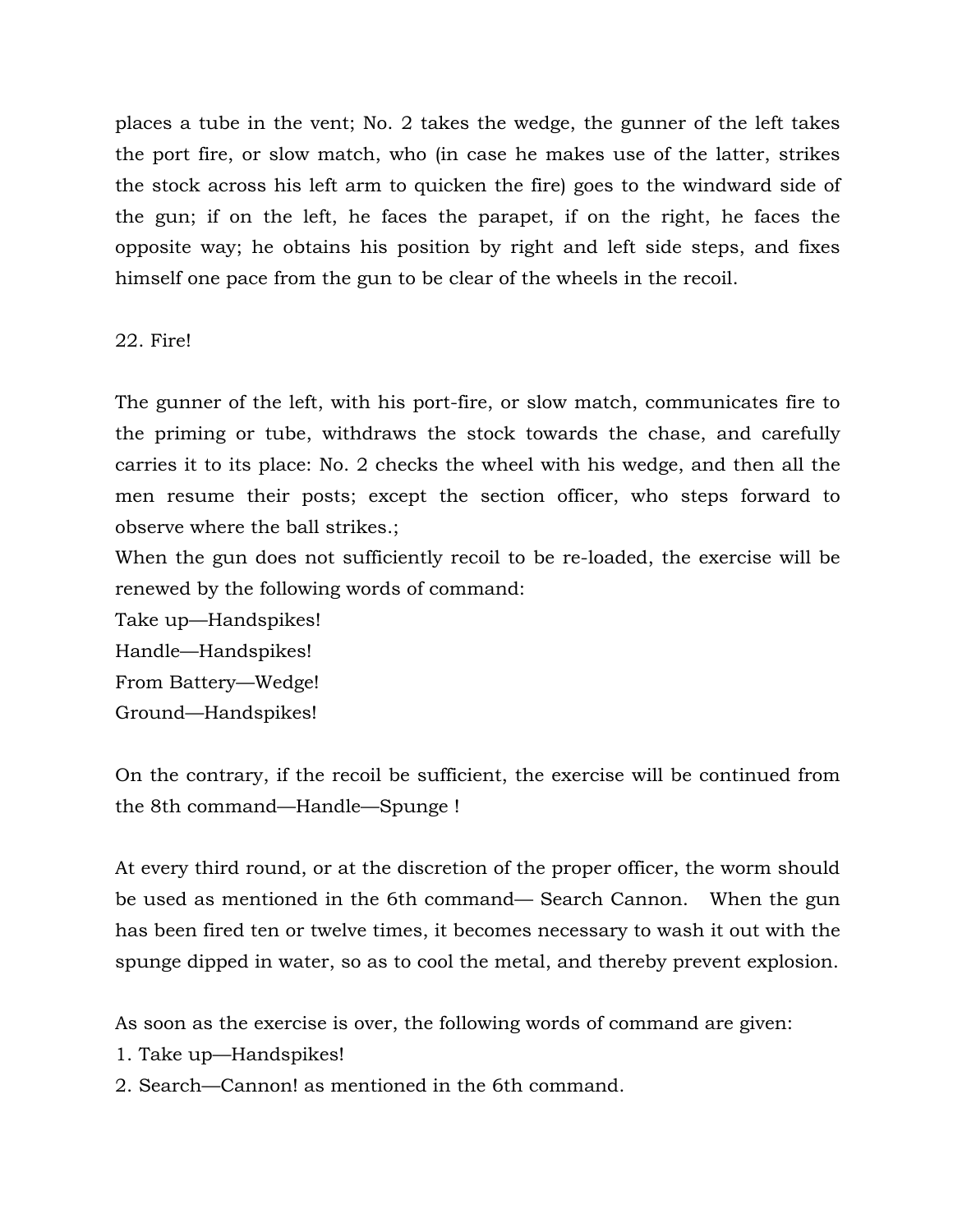- 3. Handle—Handspikes ! as mentioned in the 17th command.;
- 4. To— Battery! as mentioned in the A 8th command.

5. Dress—Gun!

At the last word of command, No. 5 and 6 place their handspikes under the breech, and the section officer moves the coin forward, so as to depress the muzzle; the gunner of the left puts the fid into the vent, and ties on the apron: No 2 puts in the tompion and sweeps the battery.

6. Ground—Implements.

The sections fall in as before the exercise commenced, and are marched to the parade and dismissed.

Note: In case of necessity, the exercise can be performed with a less number than one non-commissioned officer and eight men. If the section be reduced to seven men, the section officer will add to his own the duties of the gunner of the right. If it be reduced to six men, the section officer performs the duties as above mentioned. No 6 will be omitted, and No. 4 will go the whole distance for the cartridge, the gunner of the left will perform the other duties of No. 6; and No. 2 will furnish him with the port-fire. If it be reduced to five men, the duties will be performed as in the fast article; except that No. 5 and 6 will be omitted, and their duties devolve on No. 3 and 4.

In addition to those attached to the guns some men must necessarily attend the magazine and arsenal to supply the budge barrels with cartridges, and the ramparts with priming powder, tubes, port fires, slow match and other such articles as may be required.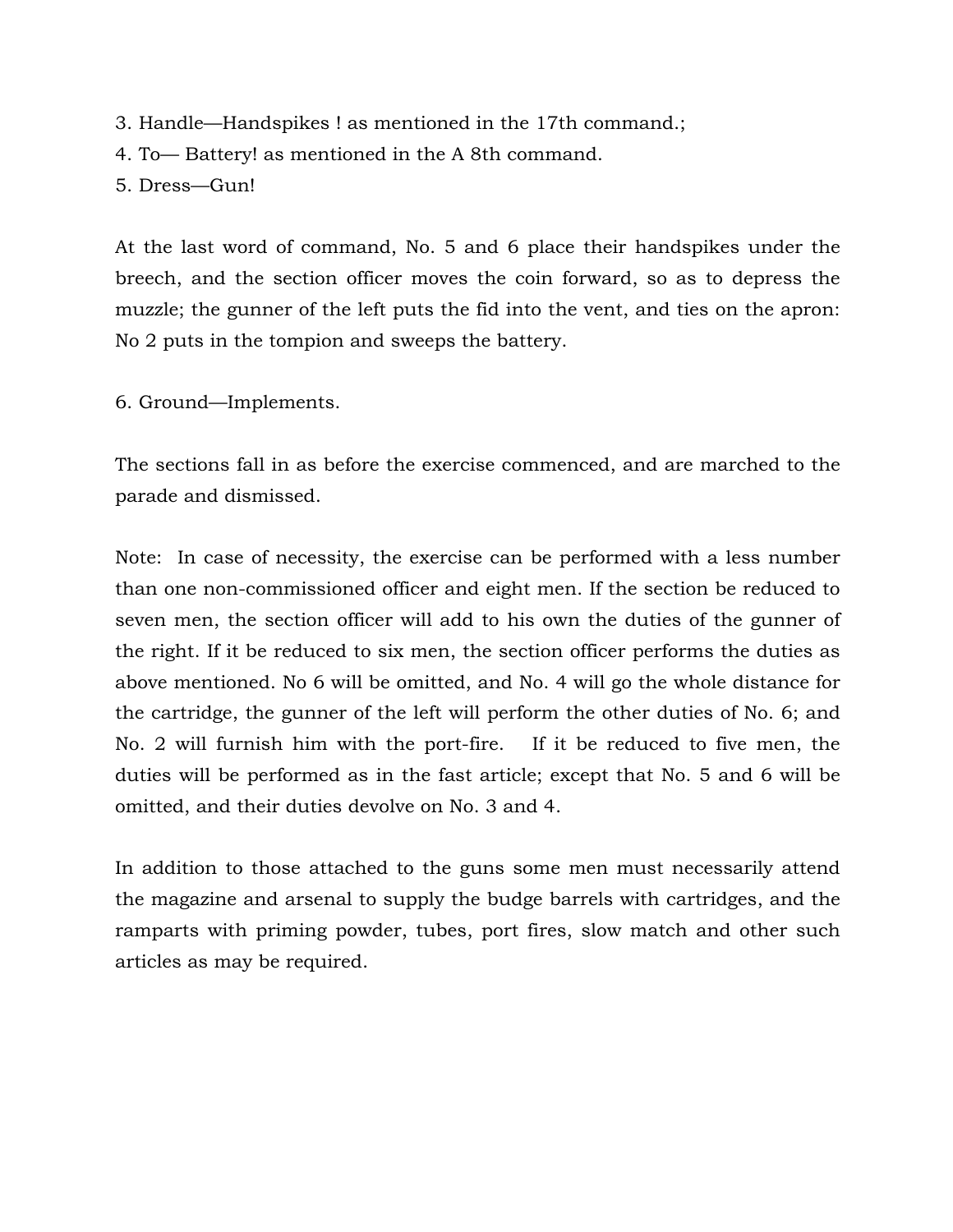## SECTION- II Exercise of a 9 or 12 Pounder.

For the exercise of guns of these calibers, mounted in garrison on carriages of four truck, wheels, one non-commissioned officer and four men are requisite. The men are numbered from l to 4; they are marched from the parade in the manner before directed, and take their stations at the guns as follows: No. 1 and 2 halt opposite to the front axletree, and No. 3 -and 4 opposite to the rear axletree , the section officer, who also acts as gunner of the right, places himself one step from No. 3; No. 4 adds to his own the duties of the gunner, of the left, In fine, in exercising a 9 or 12 pounder, the duties of the men are double to those of the eight men already laid down; No. 1 and 2 add to their own the duties of No. 3 and 4; and the two latter, in addition to their own, perform the duties of No. 5 and 6.